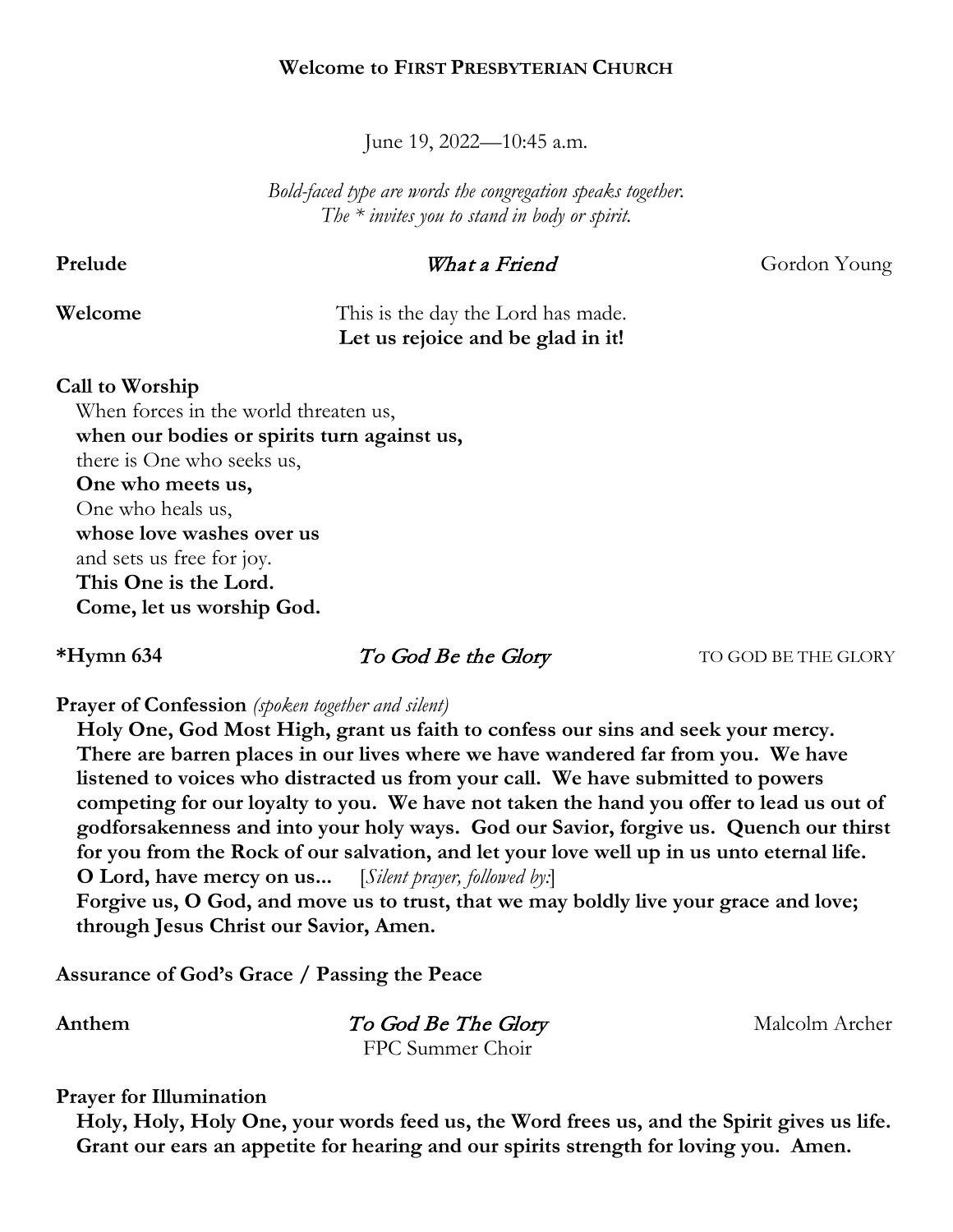# **Listen to the Word: Psalm 121**

<sup>1</sup>I lift up my eyes to the hills— from where will my help come? <sup>2</sup>My help comes from the LORD, who made heaven and earth. <sup>3</sup>He will not let your foot be moved; he who keeps you will not slumber. <sup>4</sup>He who keeps Israel will neither slumber nor sleep. <sup>5</sup>The LORD is your keeper; the LORD is your shade at your right hand. The sun shall not strike you by day, nor the moon by night. <sup>7</sup>The LORD will keep you from all evil; he will keep your life. <sup>8</sup>The LORD will keep your going out and your coming in from this time on and forevermore.

# **Luke 8:26-39**

<sup>26</sup>Then they arrived at the country of the Gerasenes, which is opposite Galilee. <sup>27</sup>As he stepped out on land, a man of the city who had demons met him. For a long time he had worn no clothes, and he did not live in a house but in the tombs. 28When he saw Jesus, he fell down before him and shouted at the top of his voice, "What have you to do with me, Jesus, Son of the Most High God? I beg you, do not torment me"—<sup>29</sup>for Jesus had commanded the unclean spirit to come out of the man. (For many times it had seized him; he was kept under guard and bound with chains and shackles, but he would break the bonds and be driven by the demon into the wilds.) <sup>30</sup>Jesus then asked him, "What is your name?" He said, "Legion"; for many demons had entered him.  $31$ They begged him not to order them to go back into the abyss.  $32$ Now there on the hillside a large herd of swine was feeding; and the demons begged Jesus to let them enter these. So he gave them permission. <sup>33</sup>Then the demons came out of the man and entered the swine, and the herd rushed down the steep bank into the lake and was drowned. 34When the swineherds saw what had happened, they ran off and told it in the city and in the country. <sup>35</sup>Then people came out to see what had happened, and when they came to Jesus, they found the man from whom the demons had gone sitting at the feet of Jesus, clothed and in his right mind. And they were afraid. <sup>36</sup>Those who had seen it told them how the one who had been possessed by demons had been healed. 37Then all the people of the surrounding country of the Gerasenes asked Jesus to leave them; for they were seized with great fear. So he got into the boat and returned. <sup>38</sup>The man from whom the demons had gone begged that he might be with him; but Jesus sent him away, saying, <sup>39</sup> Return to your home, and declare how much God has done for you." So he went away, proclaiming throughout the city how much Jesus had done for him.

# **Reflection on the Word and Life**:

"Our Problems are Legion"

### **\*Hymn 839** Blessed Assurance, Jesus Is Mine! ASSURANCE

# **\*Affirmation of Faith** (excerpt from the Confession of 1967)

**The reconciling work of Jesus was the supreme crisis in the life of humanity. His cross and resurrection become personal crisis and present hope for all people when the gospel is proclaimed and believed. In this experience, the Spirit brings God's forgiveness to humanity, moves them to respond in faith, repentance, and obedience, and initiates the new life in Christ.**